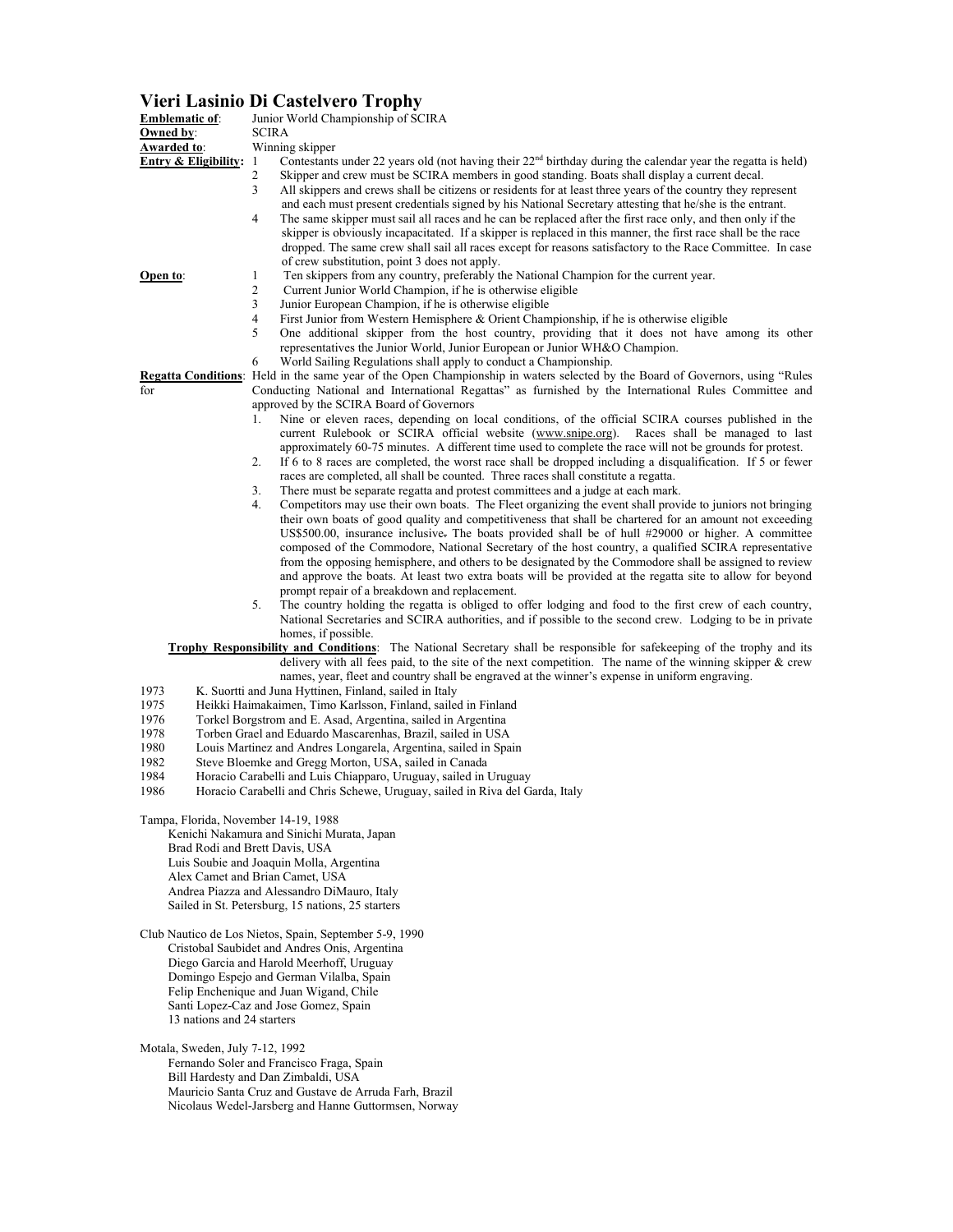Gonzalo Crivello and Martin Bortulussi, Argentina 26 starters

Mikkabi, Japan, August 1-7, 1994 Luis Calabrese and Jorge Engelhard, Argentina Nicolas Granucci and Ezequiel Fernandez, Argentina Ricardo Paradeda and Eduardo Paradeda, Brazil Michael Hansen and Niels Lund, Denmark Cristobal Bosch, Pedro Coll, Spain Sailed on Laka Hamana, 12 nations, 24 starters

Mar Menor, Spain, September 12-15, 1996 André Fonseca and Pablo Furlan, Brazil Javier and Nicolas Ocariz, Argentina Federico and Francisco Ocariz, Argentina Mark Ivey and Elizabeth Potter, USA Vasconcellos and Vasconcellos, Brazil Sailed on the Mar Menor, 14 nations, 25 starters

São Paulo, Brazil, November 15-21, 1997 André Fonseca and Roberto Paradeda, Brazil Frederico and Felipe Vasconcellos, Brazil Andres Marcone and Nicolas Guile, Argentina Edgardo Vieytes, Jr. And Fernando Bocciarelli, Brazil Sebastian Casadei and Carlos Gordillo, Argentina Sailed on Guarapiranga Lake, 12 nations, 21 starters

Almería, Spain, August 17-21, 1999 Lucas Gomes and Marcos Montanaro, Argentina Francisco Sanchez and Matias Ros, Spain Raul Valenzuela and Carlos Carmona, Spain Roberto Paradeda and Daniel Ortega, Brazil Pablo Defazio and Diego Stefani, Uruguay Sailed on the Mediterranean, 12 nations, 22 starters

Mentor Harbor, Cleveland, Ohio, USA, June 29-July 4, 2001 Raul de Valenzuela and Jose LaTorre Martinez, Spain Bryan Lake and Graham Biehl, USA Rayco Tavares Alvares and Marinao de Leon Perdomo, Spain Dave Hochart and Piet VanOs, USA Adolfo Benavidez and Fredrico Pierson, Argentina Sailed on Lake Erie, 11 nations, 20 starters

Moscow, Russia, August 12-17, 2003 Mikee Anderson-Mitterling and Graham Biehl, USA Adolfo Benavides and Federico Pierson, Argentina Maxim Kuzmin and Alexander Shirokov, Russia Martin Petrini and Lelio DeSanto, Argentina Adam and Melanie Roberts, USA Sailed on Lake Petroshoka, 15 nations, 27 starters

Rio de Janeiro, Brazil, August 12-20, 2005 Victor Demaison and Mario Tinoco, Brazil Geison Mendes and Fabio Pilar, Brazil Philipp Umpiere and Martin Puricelli, Uruguay Federico Norman and Cesar Giacometti, Argentina Luciano Oggero and Francisco Bonaventura, Argentina Sailed on Guanabara Bay, 8 nations, 13 starters

San Remo, Italy, August 6-12, 2007 Mario Tinoco and Matheus Goncalves, Brazil Nicolas Zerbino and Alejo Morales, Uruguay Tyler Sinks and Nick Kaschak, USA Nick Voss and Tom Fink, USA Paolo Cattaneo, Vittorio Zaoli, Italy Sailed in the Mediterranean, 12 nations, 20 starters

San Diego, California, USA, August 22-28, 2009 Mario Tinoco and Matheus Goncalves, Brazil Norihiko Kiyama and Kenichi Inada, Japan Raul Rios and Antonio Sifre, Puerto Rico Nicholas Voss and Nevin Snow, USA